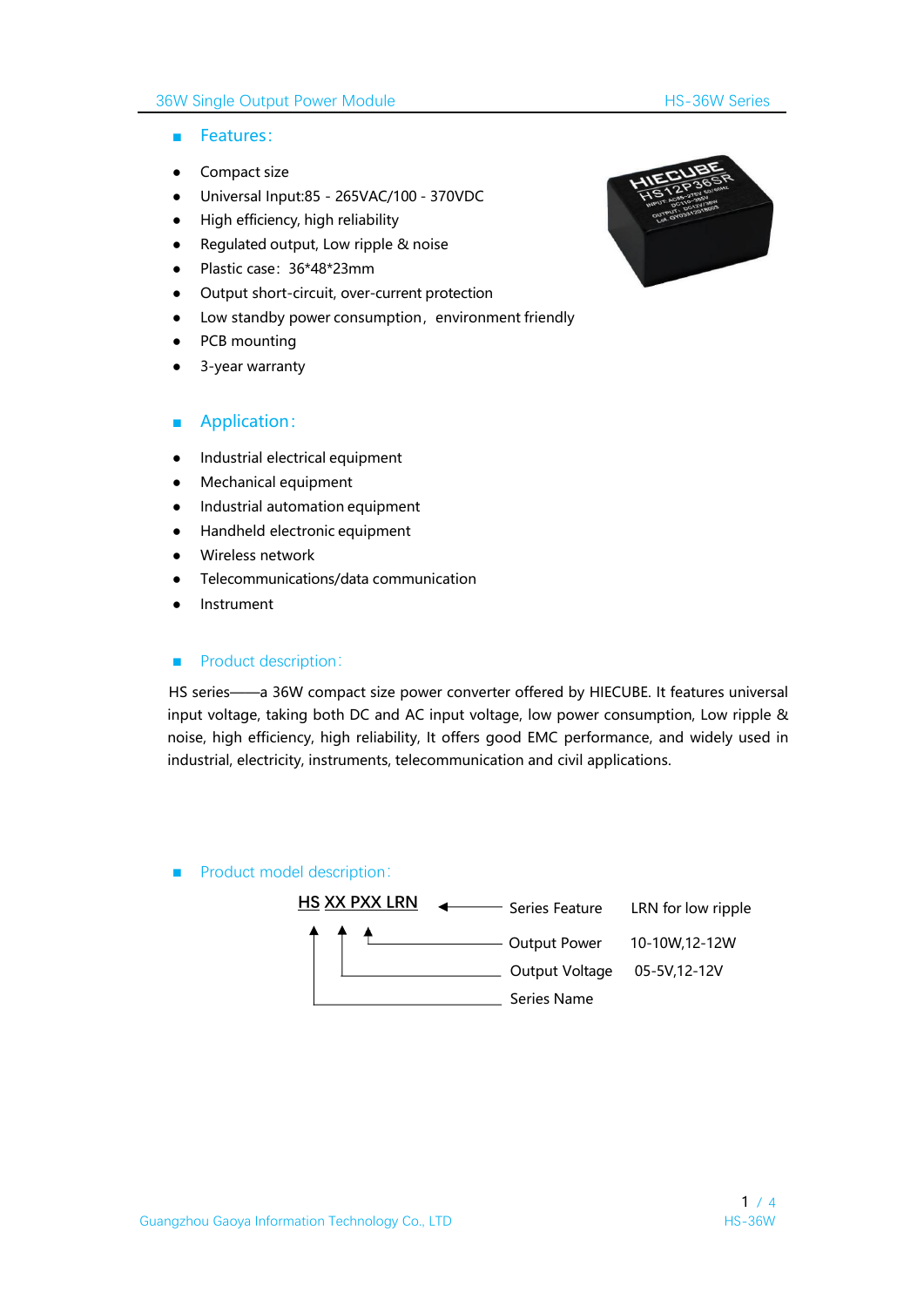## ■ Input Specifications:

| <b>Item</b>      | <b>Voltage Range</b> | Input<br>Current@110V | Input<br>Current@220 | <b>Power Factor</b> | Start time |
|------------------|----------------------|-----------------------|----------------------|---------------------|------------|
| HS09P36SR        |                      |                       |                      |                     |            |
| <b>HS12P36SR</b> |                      |                       |                      |                     |            |
| <b>HS15P36SR</b> | 85V~265VAC           |                       |                      |                     |            |
| HS20P36SR        | 100V~370VDC          | <600mA                | $<$ 300 $mA$         | < 0.5               | < 0.25     |
| HS24P36SR        | 50/60HZ              |                       |                      |                     |            |
| HS28P36SR        |                      |                       |                      |                     |            |
| HS36P36SR        |                      |                       |                      |                     |            |

# ■ Output Specifications:

| <b>Item</b>      | Voltage    | Current | <b>Power</b> | Eff (Typ) | Vol      | Load regulation |
|------------------|------------|---------|--------------|-----------|----------|-----------------|
|                  |            |         |              |           | accuracy |                 |
| HS09P36SR        | 9V         | 4A      |              | 84%       |          | ±1.5%           |
| <b>HS12P36SR</b> | 12V        | 3A      |              | 87%       |          | ±0.8%           |
| <b>HS15P36SR</b> | 15V        | 2.4A    | 36W          | 88%       | ±1%      | ±0.8%           |
| HS20P36SR        | <b>20V</b> | 1.8A    |              | 88%       |          | ±0.8%           |
| <b>HS24P36SR</b> | 24V        | 1.5A    |              | 89%       |          | ±0.4%           |
| <b>HS28P36SR</b> | 28V        | 1.2A    |              | 89%       |          | ±0.4%           |
| HS36P36SR        | 36V        | 1A      |              | 90%       |          | $\pm 0.4\%$     |

# ■ General Specifications:

| Item.                           | <b>Operating Conditions</b>                       |  |  |  |  |
|---------------------------------|---------------------------------------------------|--|--|--|--|
| Switching Frequency             | 65KHz                                             |  |  |  |  |
| <b>Short Circuit Protection</b> | Hiccups, continuous, self-recovery                |  |  |  |  |
| Over-load Protection            | >Load110%, self-recovery                          |  |  |  |  |
| Overheat Protection             | higher than 80 $\degree$ C ( $\pm$ 4 $\degree$ C) |  |  |  |  |
| Isolation voltage               | 3000VAC /1min<br>Input-Output                     |  |  |  |  |
| <b>Operating Temperature</b>    | $-30 - 60^{\circ}C$                               |  |  |  |  |
| Storage Temperature             | $-40 \sim 70^{\circ}$ C                           |  |  |  |  |
| Weight                          | $90g(\pm 2g)$                                     |  |  |  |  |
| Package Dimensions              | 36*48*23mm                                        |  |  |  |  |
| <b>Casing Material</b>          | Black flame-retardant and heat-resistant plastic  |  |  |  |  |
| Cooling Method                  | Free air convection                               |  |  |  |  |
| Safety Class                    | CLASS II                                          |  |  |  |  |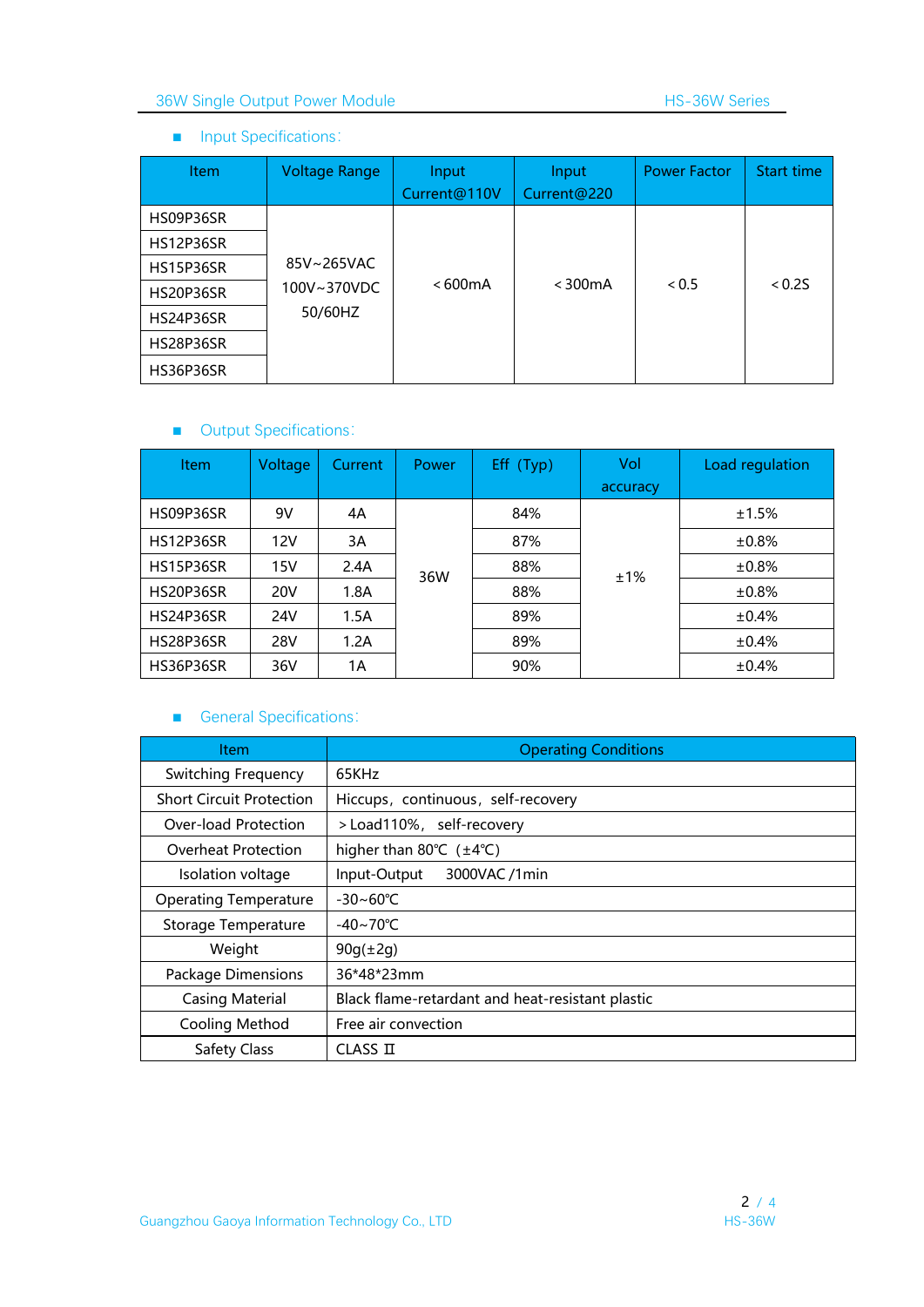■ Design Reference:

# 1. Typical application circuit:



## 2.Low ripple application circuit:



# 3.EMC application circuit:



## Peripheral component parameters

| <b>INPUT</b>    |                      |               |  |  |  |
|-----------------|----------------------|---------------|--|--|--|
| Component name  |                      | Parameter     |  |  |  |
| FU2A            | <b>FUSE</b>          | 2A /250V      |  |  |  |
| <b>RV</b>       | Mov                  | 14D471K       |  |  |  |
| NTC             | Thermistor           | $10D-11$      |  |  |  |
| <b>RES</b>      | Discharge resistor   | $1M\Omega/1W$ |  |  |  |
| LCM             | Common-mode inductor | <b>UU9.8</b>  |  |  |  |
| CX <sub>1</sub> | Safety capacitance   | 0.33uF/275V   |  |  |  |
| CY1 CY2         | Y2 capacitance       | 222M/250V     |  |  |  |

| <b>OUTPUT</b> |                |                |            |                        |  |
|---------------|----------------|----------------|------------|------------------------|--|
| <b>VOUT</b>   | C <sub>1</sub> | C <sub>2</sub> | LDM        | C <sub>3</sub>         |  |
| 5V/6V         | 16V/1000uF     | 16V/1000uF     |            |                        |  |
| 9V            |                |                |            |                        |  |
| 12V           | 25V/680uF      | 25V/680uF      | Rod        | <b>CBB Capacitance</b> |  |
| 15V           |                |                | inductance | 104/50V                |  |
| <b>20V</b>    |                |                |            |                        |  |
| 24V           | 35V/470uF      | 35V/470uF      |            |                        |  |
| <b>28V</b>    |                |                |            |                        |  |